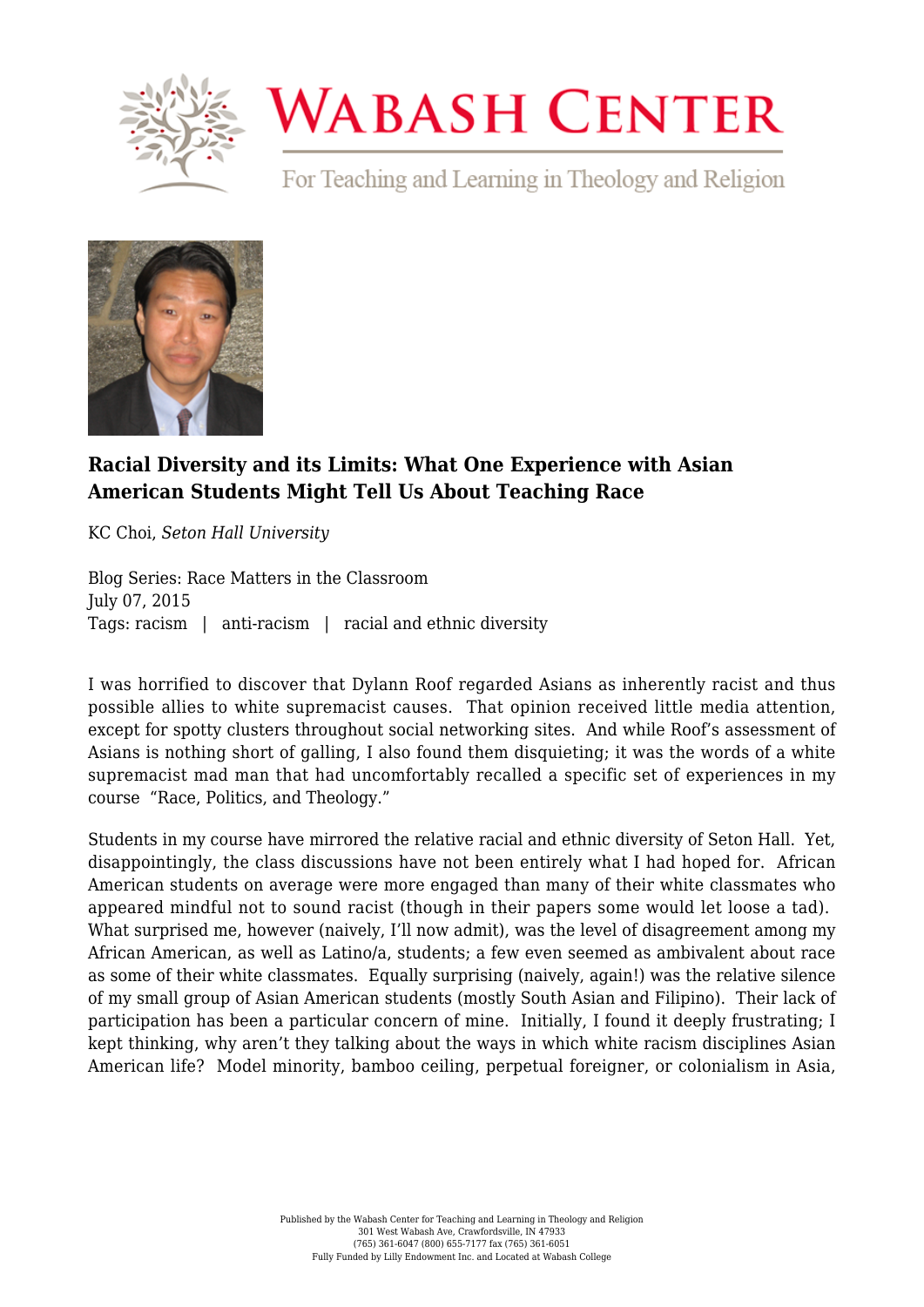## anyone? Was I asking too much of 19 and 20 year olds?

Over the past few years, it has become clearer to me that the reticence of my Asian American students was more accurately an inability to talk about race, stemming from a sense that the narrative of racism in the U.S. was not quite their narrative. This is not an attitude assumed by all Asian Americans! But in the classroom, what I had relearned was that for many Asian Americans, particularly those from immigrant families and enclaves, at least in N.J./N.Y.C., even if they acknowledged experiences of discrimination, racism in the U.S. was often considered someone else's problem (namely, between whites and blacks).

Such an attitude in some Asian American communities is not, I believe, as innocent and plausible as it may sound, but rather buoyed, often unnoticed, by the interests of white ideologies of power and class (this is especially acute in the racial identity preferences of multiracial Asians). To that extent, I believe Asian Americans need to, collectively, develop greater capacities for self-criticism and awareness. The last time I taught the course, I almost gave up on my Asian American students until we came across a somewhat obscure passage from James Cone's *A Black Theology of Liberation* late in the semester. It was only then that they began to open up about race in a way they had not before; the normative push of whiteness became more apparent in their lives, especially as they discussed skin whitening and other cosmetic surgery procedures many Asian Americans favor to look more "American"  $(a.k.a.$  "White").

In recounting this class experience, I don't mean to suggest that I found a particularly effective method for facilitating finer racial self-awareness, especially among my Asian American students. In previous semesters, the topic of race and cosmetic surgery elicited nothing from students except bewilderment. But that one lively, serendipitous discussion reminds me that racial insight is not a "logical" outcome of a racially diverse classroom. Moreover, being nonwhite doesn't imply being obviously attuned to the ways in which whiteness disciplines our collective and individual lives. That doesn't mean that racial and ethnic diversity is something we shouldn't strive for in higher education—on the contrary, we should! But it does mean that we need a more sober and honest account of the kinds of opportunity such diversity in itself can engender. Part of that appraisal has to include revising what we mean by racial and ethnic diversity and, correlatively, the recognition that with genuine diversity comes a diversity of social and cultural perspectives, which in some cases are less than mutually supportive. While unsettling, maybe that's what Dylann Roof understood in some twisted way and had hoped to exploit for nefarious purposes.

 A diverse class may yield greater awareness of and resistance to racist ideologies, but it can also lead to mere social politeness, or avoidance of the problem. An overlooked benefit of racial diversity may be that it offers an opportunity to witness a difficult racial truth: to the extent that it has woven itself into the very fabric of American life, white ideologies of power and class can just as easily pull the wool over the eyes of even those we might think have a more privileged access to the social realities of race. In the classroom, that truth may require pedagogies that are far more radical than those we have imagined thus far.